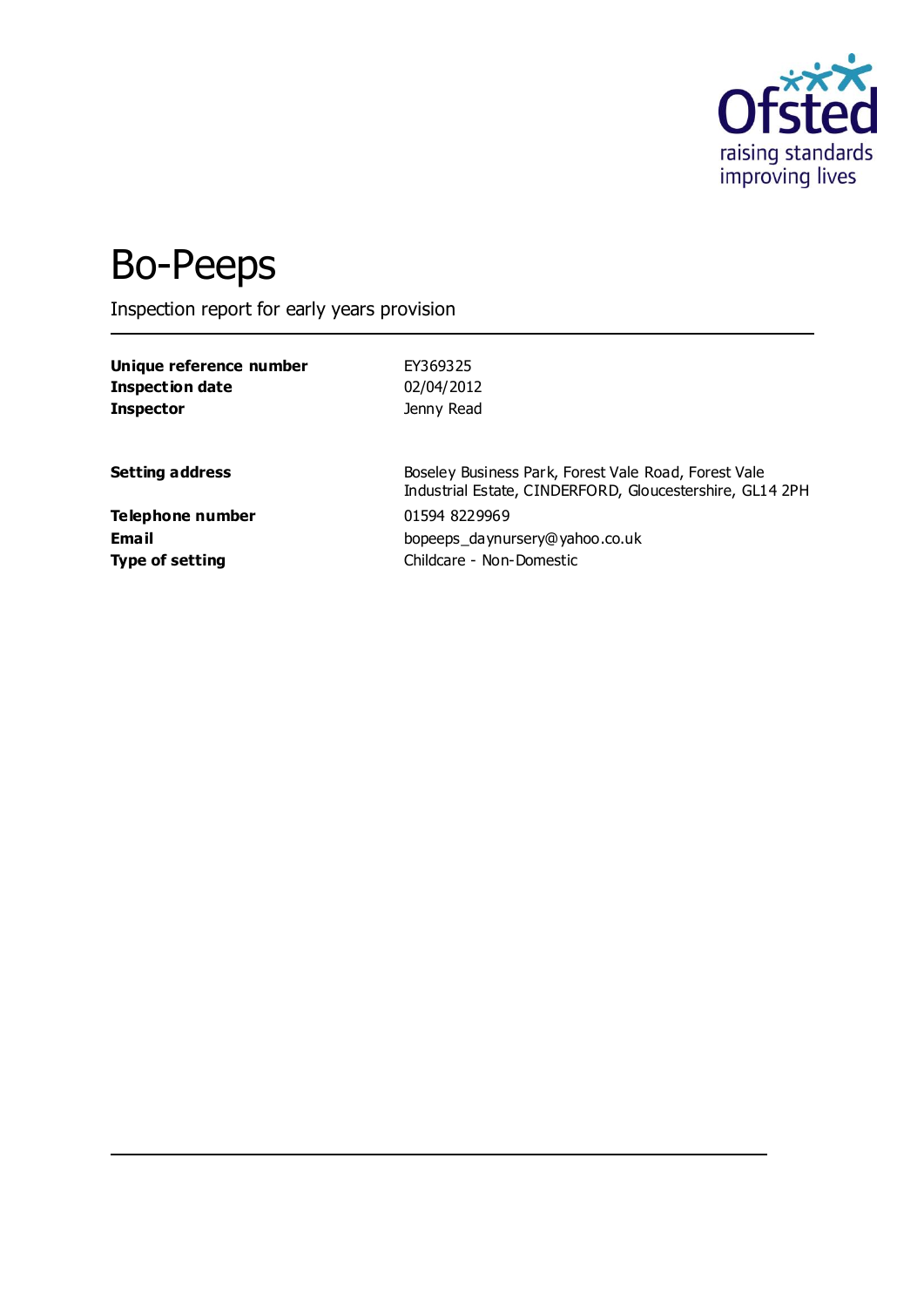The Office for Standards in Education, Children's Services and Skills (Ofsted) regulates and inspects to achieve excellence in the care of children and young people, and in education and skills for learners of all ages. It regulates and inspects childcare and children's social care, and inspects the Children and Family Court Advisory Support Service (Cafcass), schools, colleges, initial teacher training, work-based learning and skills training, adult and community learning, and education and training in prisons and other secure establishments. It assesses council children's services, and inspects services for looked after children, safeguarding and child protection.

If you would like a copy of this document in a different format, such as large print or Braille, please telephone 0300 123 1231, or email enquiries@ofsted.gov.uk.

You may copy all or parts of this document for non-commercial educational purposes, as long as you give details of the source and date of publication and do not alter the information in any way.

T: 0300 123 1231 Textphone: 0161 618 8524 E: enquiries@ofsted.gov.uk W: [www.ofsted.gov.uk](http://www.ofsted.gov.uk/)

© Crown copyright 2012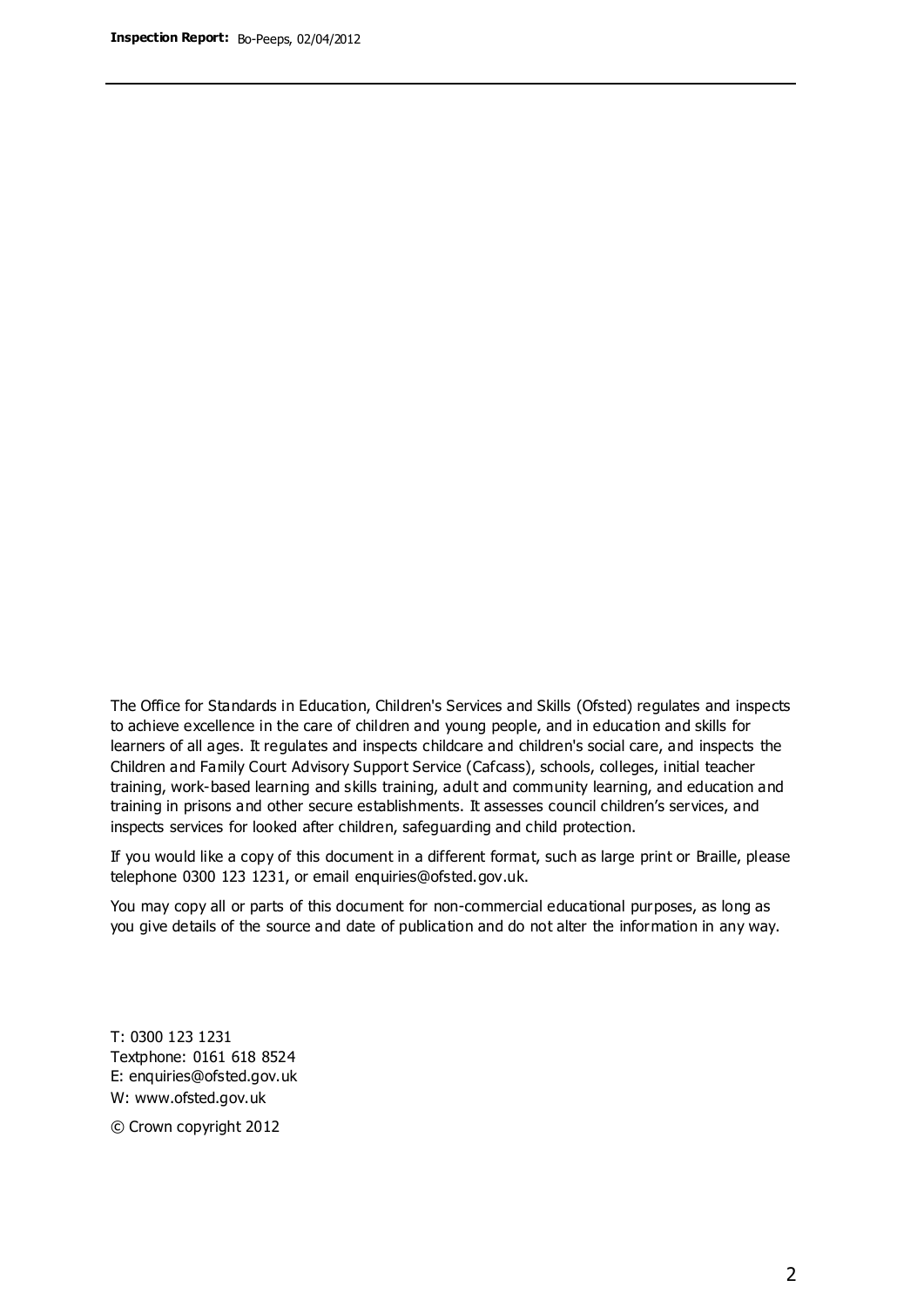## **Introduction**

This inspection was carried out by Ofsted under Sections 49 and 50 of the Childcare Act 2006 on the quality and standards of the registered early years provision. 'Early years provision' refers to provision regulated by Ofsted for children from birth to 31 August following their fifth birthday (the early years age group). The registered person must ensure that this provision complies with the statutory framework for children's learning, development and welfare, known as the *Early* Years Foundation Stage.

The provider must provide a copy of this report to all parents with children at the setting where reasonably practicable. The provider must provide a copy of the report to any other person who asks for one, but may charge a fee for this service (The Childcare (Inspection) Regulations 2008 regulations 9 and 10).

The setting also makes provision for children older than the early years age group which is registered on the voluntary and/or compulsory part(s) of the Childcare Register. This report does not include an evaluation of that provision, but a comment about compliance with the requirements of the Childcare Register is included in Annex B.

Please see our website for more information about each childcare provider. We publish inspection reports, conditions of registration and details of complaints we receive where we or the provider take action to meet the requirements of registration.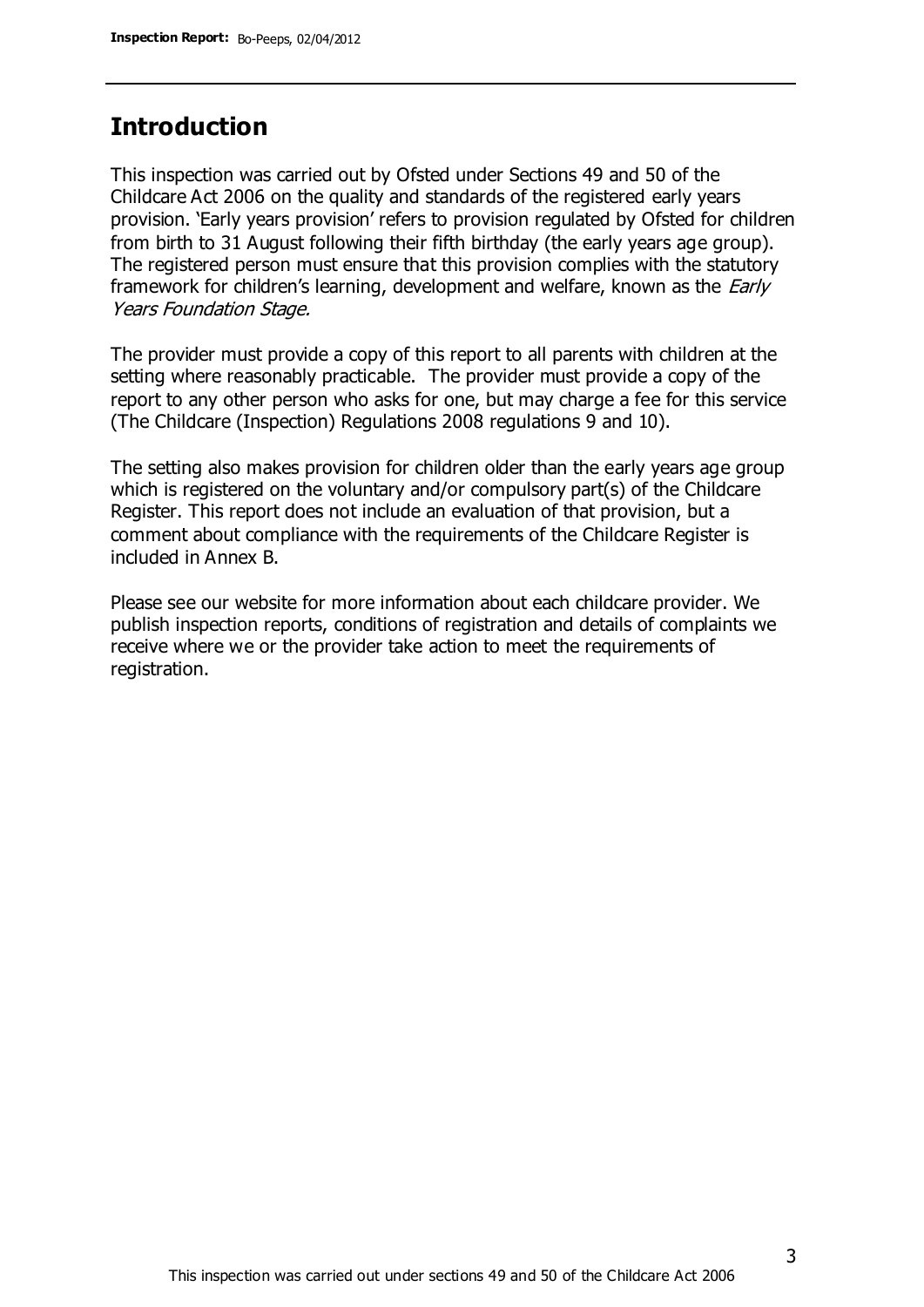# **Description of the setting**

Bo-Peeps Nursery was originally registered in 2005. It operates from a converted industrial unit on the outskirts of Cinderford, in the Forest of Dean, within easy travelling distance of Mitcheldean and Coleford. The nursery is open each weekday between 7am and 6pm for 51 weeks of the year for children from three months old. It also provides a holiday play scheme and offers before and/or after school care with transport to and from all local primary schools. The nursery employs 13 staff, including the manager, to work directly with the children and a full-time cook. Of these, 12 staff hold relevant childcare qualifications. The owner has achieved Early Years Professional Status and the deputy and manager are currently working towards degrees in Early Childhood Studies.

The nursery is registered on the Early Years Register and both the compulsory and voluntary parts of the Childcare Register. It may care for a maximum of 52 children under eight years, of these, not more than 48 may be in the early years age group. There are currently 71 children on roll in the early years age group who attend on a full and part-time basis. The nursery receives funding for the provision of free early education for children aged two, three and four years. It supports a number of children with special educational needs and/or disabilities and children learning English as an additional language.

## **The overall effectiveness of the early years provision**

Overall the quality of the provision is good.

Children make good progress overall and generally enjoy exploring a good range of sustainable materials. Suitable arrangements exist to promote their health although they are not learning fully about good hygiene practice. They are effectively safeguarded by the vigilant staff. Exceptional relationships with parents significantly enhance their involvement in the nursery and in their child's learning. Good links with other professionals and agencies make a strong contribution to children's wellbeing. The nursery uses inclusive self-evaluation systems to secure future improvements and enhance outcomes for children.

## **What steps need to be taken to improve provision further?**

To further improve the early years provision the registered person should:

- enable younger children to make more choices by making resources and materials easily accessible to them at all times
- review hand washing practices and help children understand the importance of adopting healthy habits and good hygiene routines.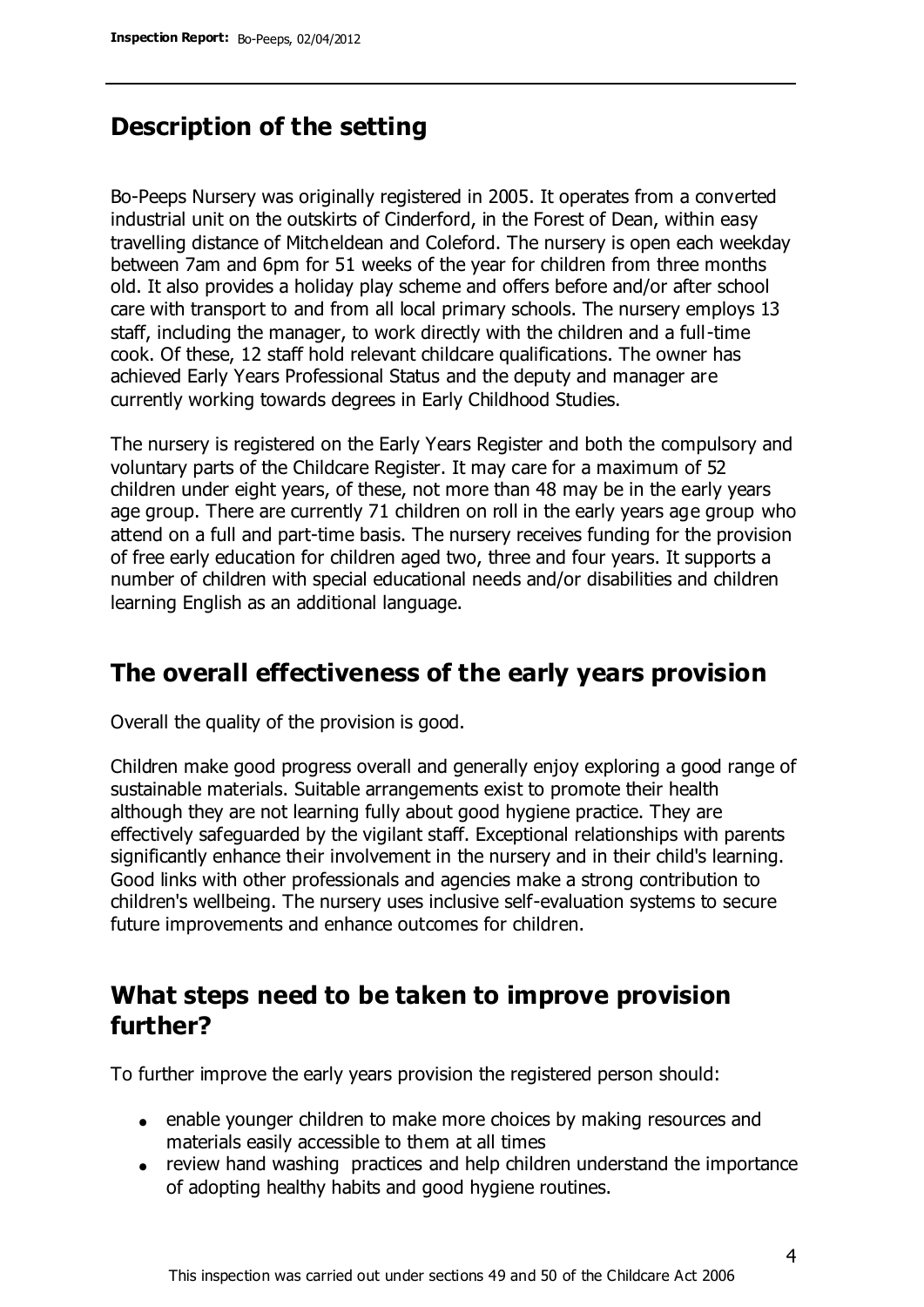# **The effectiveness of leadership and management of the early years provision**

Arrangements for safeguarding children are robust. Staff are suitable because comprehensive recruitment and vetting procedures, including the successful induction of new staff, are rigorous. The well-qualified staff promote children's care and learning needs well because they have the skills and expertise to provide good quality care for children. Detailed policies and procedures are in place, understood by staff and available for parents to view at any time. The nursery has comprehensive procedures for identifying any child at risk of harm and staff demonstrate a good knowledge of these. Children play in a safe, secure environment because risk assessments are completed and staff are vigilant and safety aware. Staff routinely complete safety checks at the beginning and end of each day. This helps to ensure that safety gates, equipment and entrances are secure and that steps are taken to eliminate any identified hazards. High staff numbers and effective staff deployment successfully safeguard children's welfare and foster their emotional wellbeing. For example, when children move groups, supported visits and their key person moving with them for two months helps them to feel safe and secure when settling.

Play areas are bright, inviting and well-presented. Staff use sustainable resources to encourage children's independent play and learning. Although free-flow indoor and outdoor play is not available, most children benefit from regular opportunities to explore and do things on a bigger scale outside. The management team are ambitious, supportive and communicate well with staff about securing improvements. This stimulates their enthusiasm, creating a staff team that enjoy their job and work well together to provide a welcoming and positive atmosphere for children. Management make good use of a wide range of rigorous and inclusive monitoring activities, including self-evaluation, questionnaires, and reflective diaries to identify realistic and challenging targets. Successfully addressing recommendations from the last inspection has improved the planning methods and information to parents. This demonstrates the nursery's ability to secure improvements.

Staff work closely with other settings and professionals supporting children to draw up individual educational plans and referrals. This enables them to gain a good awareness of children's individual needs. This helps them to skilfully adapt the activities, language used and daily routines to further enhance children's inclusion. Children develop a good awareness of differences and learn about their own cultures and those of others. They use resources, such as bilingual books, and take part in activities, such as setting up a Chinese restaurant in the home corner. Staff have outstanding relationships with all parents. Parents take a very active role in the nursery and are heavily involved in decision-making about their children's care and education. The parent and carer representative group gives an excellent forum for parents to confidently share their skills, voice their opinions and provide useful support to others. Parents are extremely well informed about all aspects of their children's achievement and development. They have six-monthly progress meetings with staff and have outstanding access to their children's assessments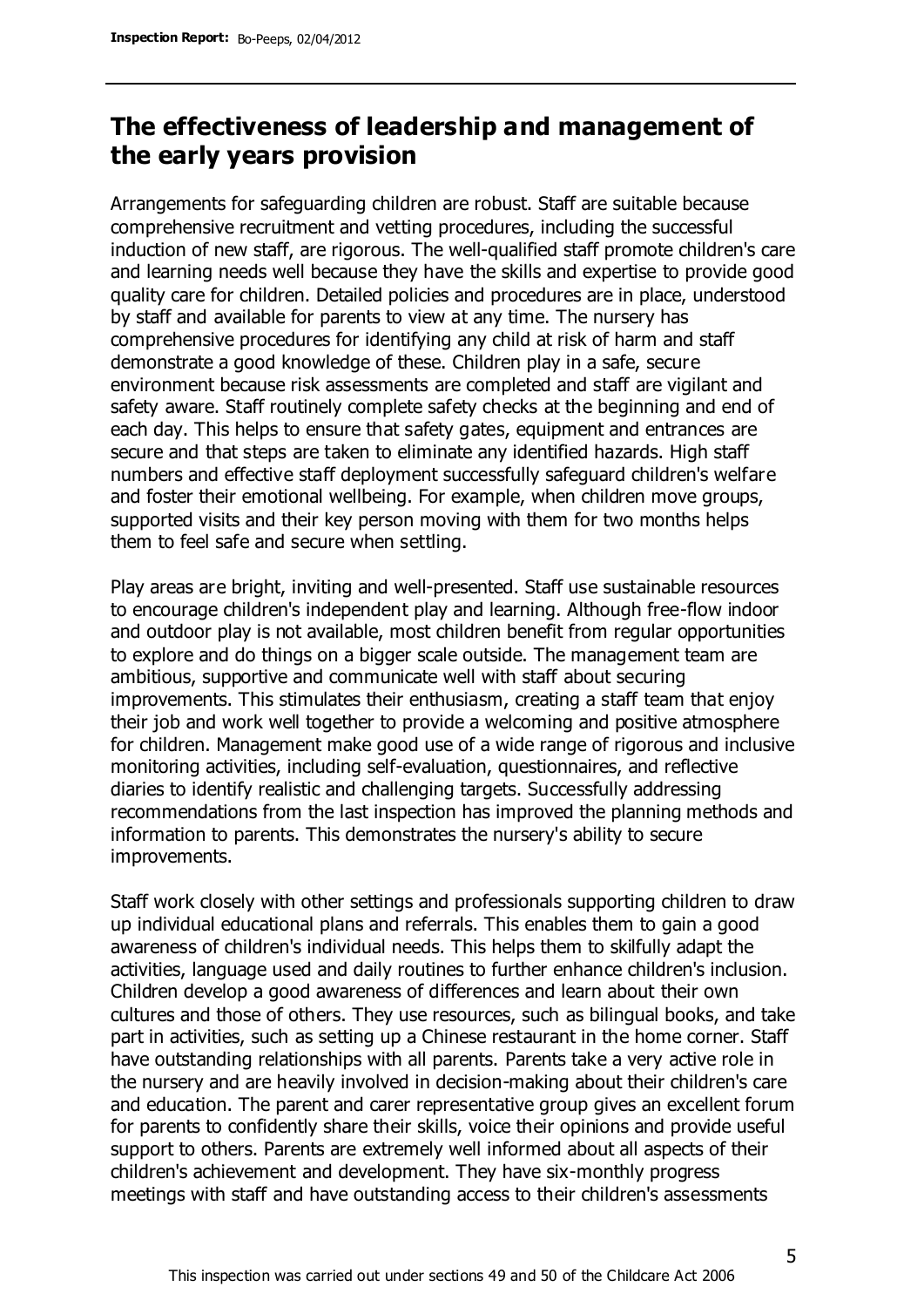and learning journey articles.

# **The quality and standards of the early years provision and outcomes for children**

Children learn to behave in ways that are safe for themselves and others through good role modelling, questioning and clear explanations by staff. This encourages them to think about potential dangers and make informed decisions. Children demonstrate a good understanding of safety issues, as they are mindful of their friends and obstacles around the playground when riding their trikes. They experiment with increasing confidence the different ways of moving around the climbing frame and use the apparatus creatively to develop their imaginary play. They use gardening tools safely when planting their sunflowers and show increasing control and skill with their cutlery at meal times. The younger children show that they feel safe and secure as they snuggle in contently with their key person for their bottle feed.

Children are beginning to maintain a healthy lifestyle. They are developing some understanding of good hygienic practice although they do not always use soap and do not fully understand the reason for washing their hands. A good balance of nutritious, freshly cooked food in good quantities and easy access to their named water bottle enables children to make healthy choices. Meal times are sociable and using place cards for pre-school children helps them learn to recognise their name in print. Children are starting to learn about the importance of healthy eating and regular exercise through occasional planned activities.

Children are happy and form close relationships with their friends. They are starting to negotiate different roles when playing in the home corner and show respect for each other as they share the pencils when colouring. Staff interact well with children and recognise their achievements by offering praise. This promotes children's self-esteem. The younger children have fun; laughing and clapping as they successfully blow the bubbles. Staff sing the bubble song and model new language as children play, skilfully extending their learning. Most children make choices and decisions about their play with set times in the day when indoor and outdoor play is available. For example, the older children have fun exploring the outdoor sand pit and washing their trikes. They spend long periods pouring water down the guttering and enjoy planting their sunflower seeds. Younger children excitedly explore numerous treasure basket items, such as the bubble tube and various metal items, using all their senses. They spend long periods shaking, scrunching and blowing the foil and investigating their reflection in the metal bowl.

The older children are active, independent learners who are positively encouraged by staff to initiate and lead their own play. Planning for continuous provision is effective for older children but is in its early stages for children under two. Younger children sometimes have free access to sand and/or water play and activities such as gloop, paint and other messy play activities. However, these are not freely available for them to explore at any time which limits their opportunities to make choices. All staff identify their key children's interests and next steps and use bi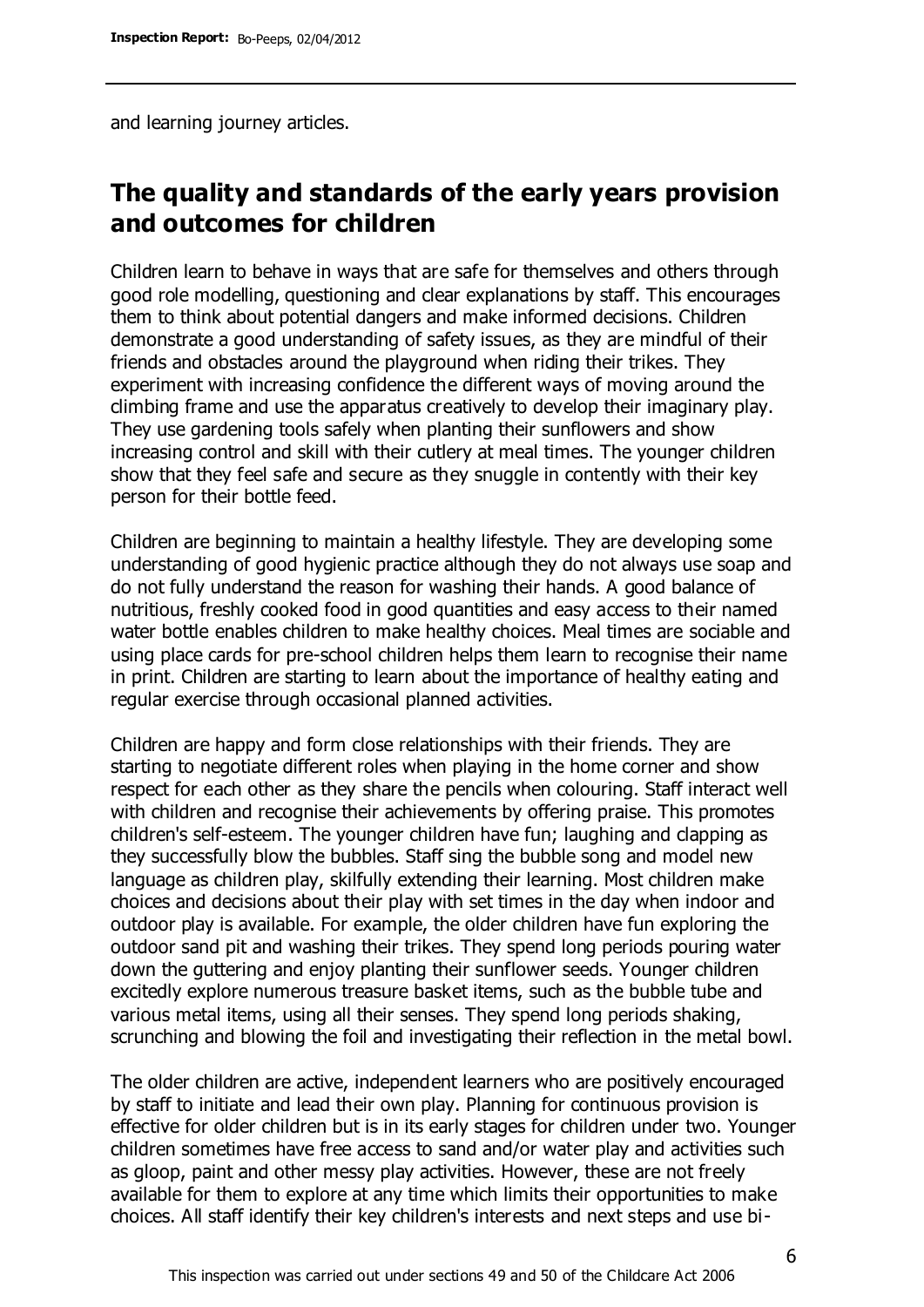monthly long observations, spider graphs and various assessment methods to closely track and monitor their achievements. Staff use these well to successfully plan for each child, based on their interests and individual needs. As a result, all children make good progress in their learning.

7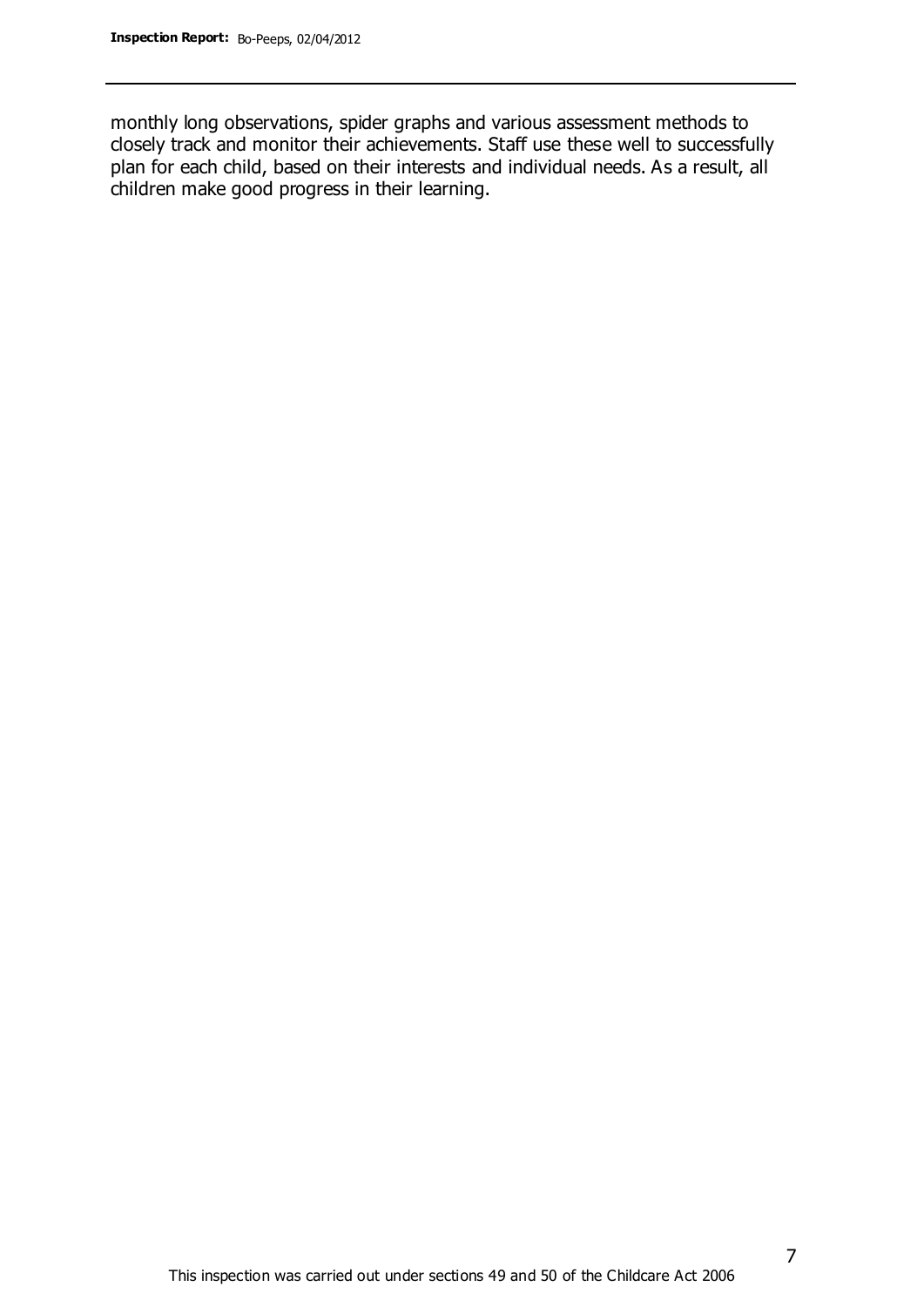# **Annex A: record of inspection judgements**

#### **The key inspection judgements and what they mean**

Grade 1 is Outstanding: this aspect of the provision is of exceptionally high quality Grade 2 is Good: this aspect of the provision is strong Grade 3 is Satisfactory: this aspect of the provision is sound Grade 4 is Inadequate: this aspect of the provision is not good enough

### **The overall effectiveness of the early years provision**

| How well does the setting meet the needs of the<br>children in the Early Years Foundation Stage? |  |
|--------------------------------------------------------------------------------------------------|--|
| The capacity of the provision to maintain continuous                                             |  |
| improvement                                                                                      |  |

### **The effectiveness of leadership and management of the early years provision**

| The effectiveness of leadership and management of the             |  |
|-------------------------------------------------------------------|--|
| <b>Early Years Foundation Stage</b>                               |  |
| The effectiveness of leadership and management in embedding       |  |
| ambition and driving improvement                                  |  |
| The effectiveness with which the setting deploys resources        |  |
| The effectiveness with which the setting promotes equality and    |  |
| diversity                                                         |  |
| The effectiveness of safeguarding                                 |  |
| The effectiveness of the setting's self-evaluation, including the |  |
| steps taken to promote improvement                                |  |
| The effectiveness of partnerships                                 |  |
| The effectiveness of the setting's engagement with parents and    |  |
| carers                                                            |  |

## **The quality of the provision in the Early Years Foundation Stage**

The quality of the provision in the Early Years Foundation Stage  $\vert$  2

## **Outcomes for children in the Early Years Foundation Stage**

| <b>Outcomes for children in the Early Years Foundation</b>    |  |
|---------------------------------------------------------------|--|
| <b>Stage</b>                                                  |  |
| The extent to which children achieve and enjoy their learning |  |
| The extent to which children feel safe                        |  |
| The extent to which children adopt healthy lifestyles         |  |
| The extent to which children make a positive contribution     |  |
| The extent to which children develop skills for the future    |  |

Any complaints about the inspection or report should be made following the procedures set out in the guidance available from Ofsted's website: www.ofsted.gov.uk